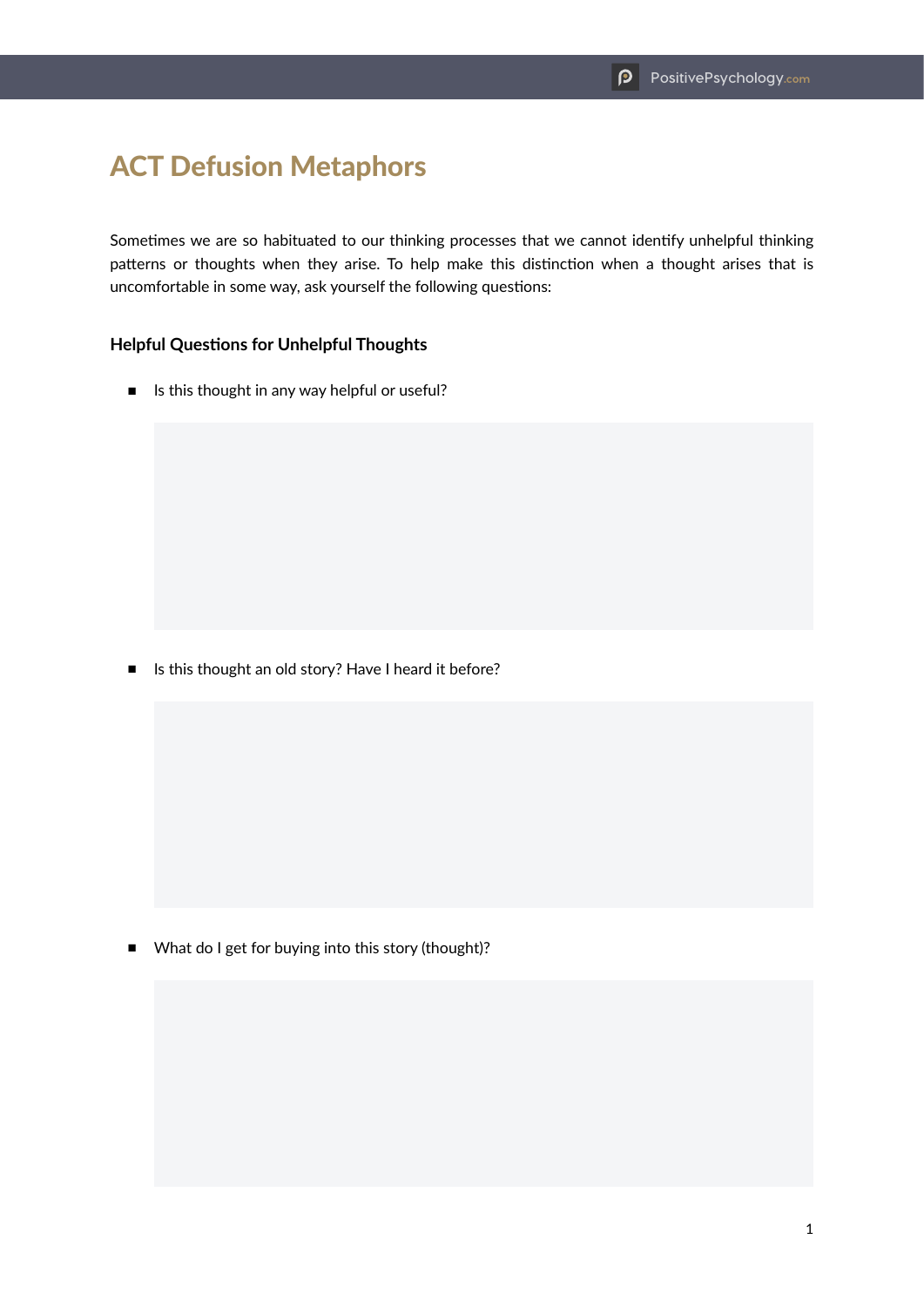■ Does this thought help me take effective action?

■ Am I going to trust my mind or my experience?

■ Could this be helpful, or is my mind just babbling on?

Bear these questions in mind when experiencing a thought you find uncomfortable, self-defeating, selflimiting, frightening, threatening, compulsive, oppressive, or bullying.

When you apply cognitive defusion techniques to unhelpful thoughts, you see thoughts as merely 'words inside your head'. Then, by refusing to take them literally (as true, real, serious, wise, or whatever), you choose how to respond to them.

Below are some metaphors you might find helpful as on-the-spot cognitive defusion techniques.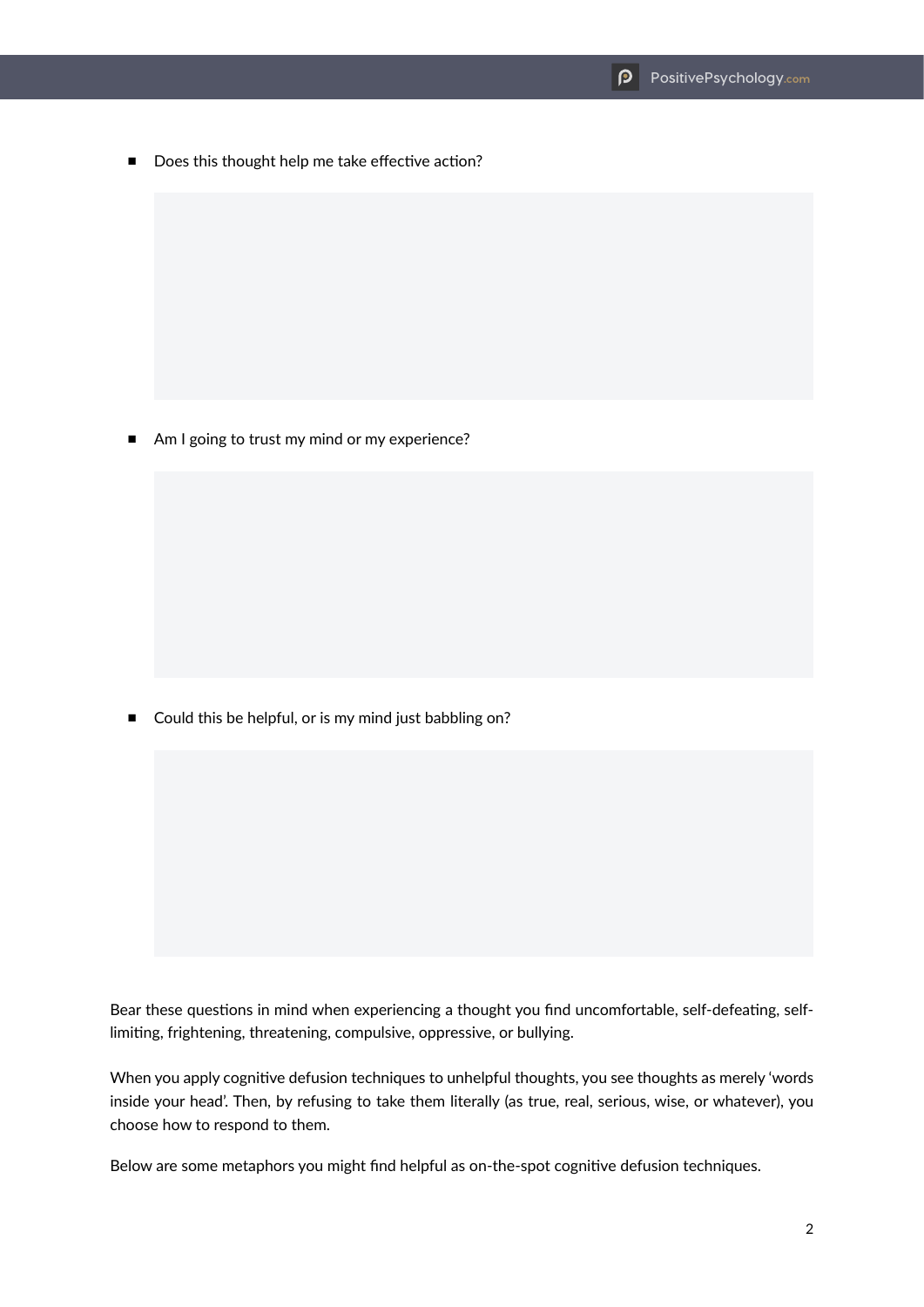## **Thoughts are like…**



Guests entering a hotel. You can be the doorman. You greet the guests, but you don't follow them into their rooms.



Cars passing by while you wait at a junction.